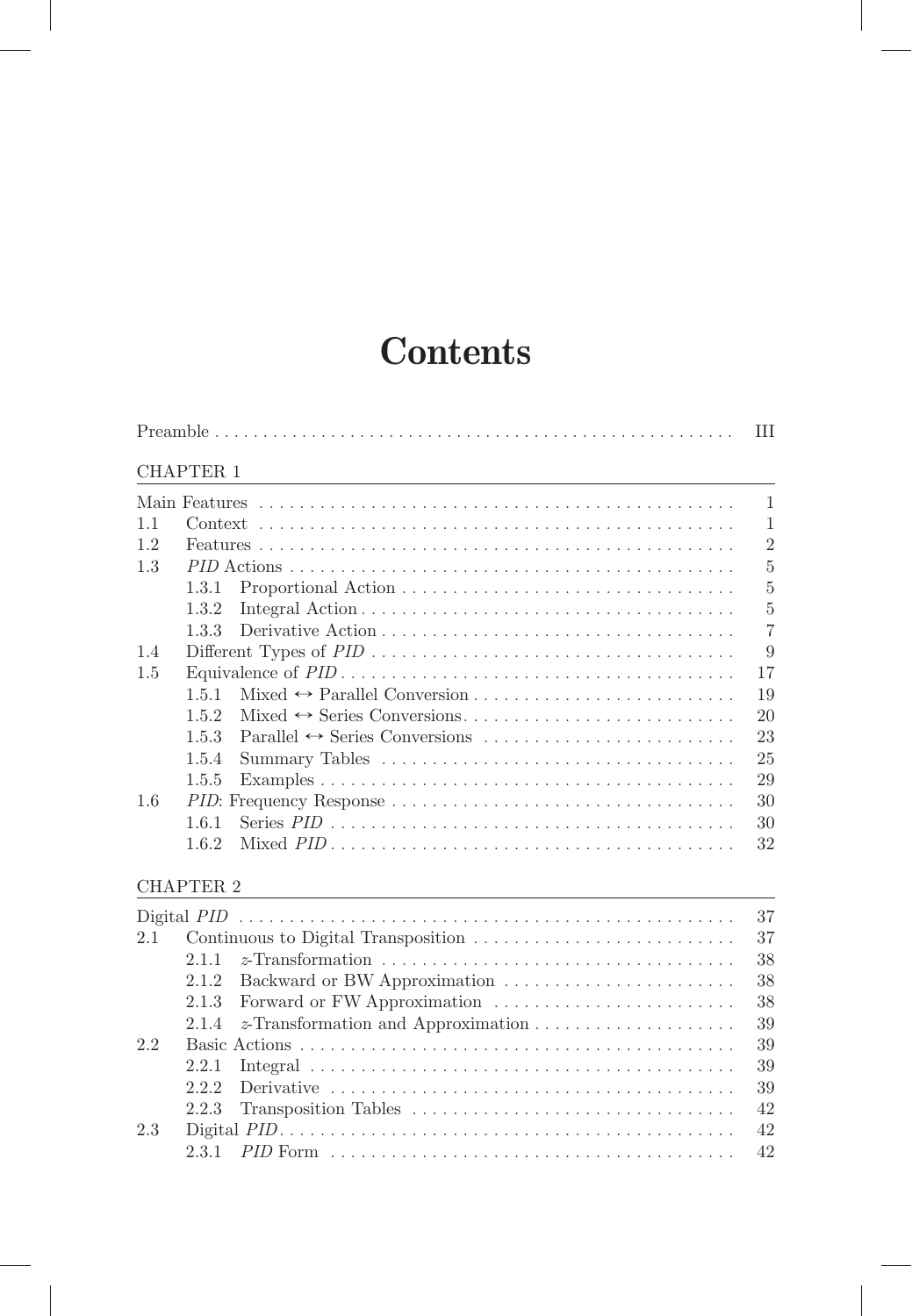| <b>CHAPTER 3</b> |
|------------------|
|------------------|

|     |     | 55    |
|-----|-----|-------|
| 3.1 |     | $-56$ |
| 3.2 |     | 58    |
|     |     | 58    |
|     |     | -63   |
| 3.3 |     | -68   |
|     |     | -68   |
|     | 332 | -68   |
|     |     | -69   |
|     |     |       |
|     |     |       |
| 3.4 |     |       |

|     |       |                                                                                         | 81  |
|-----|-------|-----------------------------------------------------------------------------------------|-----|
| 4.1 |       |                                                                                         | 81  |
|     | 4.1.1 |                                                                                         | 81  |
|     | 4.1.2 |                                                                                         | 84  |
|     | 4.1.3 |                                                                                         | 85  |
|     | 4.1.4 | Identification Methods                                                                  | 85  |
| 4.2 |       |                                                                                         | 87  |
|     | 4.2.1 |                                                                                         | 87  |
|     | 4.2.2 | Closed Loop Identification (Dindeleux, $1989$ )                                         | 89  |
| 4.3 |       | 2nd Order Model with Delay                                                              | 90  |
|     | 4.3.1 |                                                                                         | 90  |
|     | 4.3.2 | Closed Loop Identification                                                              | 90  |
| 4.4 |       |                                                                                         | 91  |
|     | 4.4.1 |                                                                                         | 91  |
|     | 4.4.2 |                                                                                         | 99  |
| 4.5 |       |                                                                                         | 99  |
| 4.6 |       |                                                                                         | 102 |
|     | 4.6.1 |                                                                                         | 102 |
|     | 4.6.2 |                                                                                         | 102 |
| 4.7 |       | Integrator and 1st Order Model                                                          | 103 |
|     | 4.7.1 |                                                                                         | 103 |
|     | 4.7.2 |                                                                                         | 106 |
| 4.8 |       | Integrating Model and Order $n \ldots \ldots \ldots \ldots \ldots \ldots \ldots \ldots$ | 109 |
|     | 4.8.1 |                                                                                         | 109 |
|     | 4.8.2 |                                                                                         | 111 |
| 4.9 |       |                                                                                         | 113 |
|     | 4.9.1 |                                                                                         | 113 |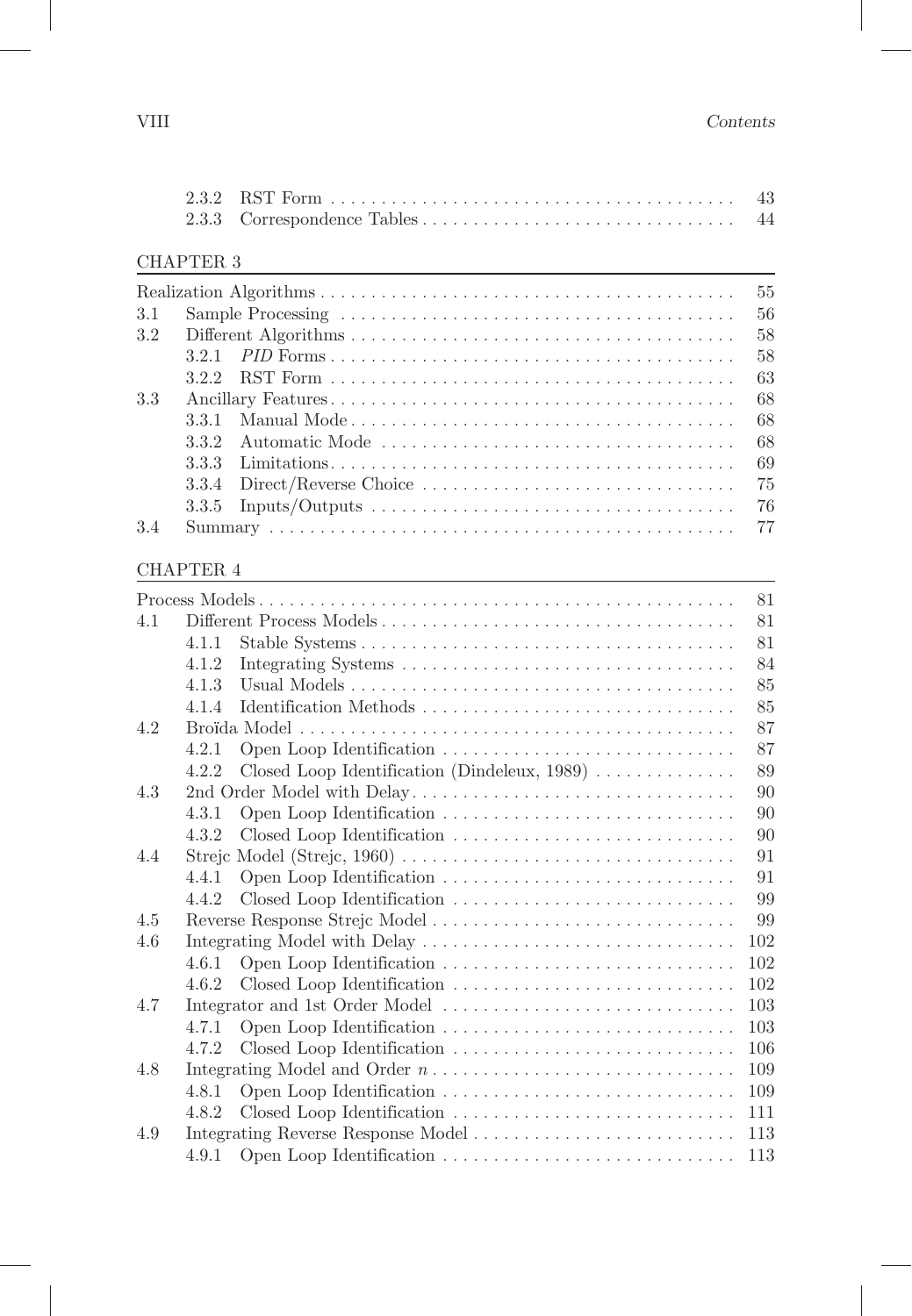| 5.1 |       |                                                                         |  |
|-----|-------|-------------------------------------------------------------------------|--|
|     |       |                                                                         |  |
|     |       |                                                                         |  |
| 5.2 |       |                                                                         |  |
| 5.3 |       |                                                                         |  |
|     |       |                                                                         |  |
|     |       |                                                                         |  |
|     |       |                                                                         |  |
|     |       | 5.3.4 Order <i>n</i> Systems: Naslin Criterion (Naslin, 1968, 1962) 129 |  |
|     |       |                                                                         |  |
|     | 5.3.6 |                                                                         |  |
|     |       |                                                                         |  |

## CHAPTER 6

| 135<br>6.1<br>137<br>6.2<br>Cohen and Coon Method (Cohen and Coon, $1953$ ) $\ldots$<br>140<br>6.3<br>141<br>6.4<br>142<br>6.5<br>6.5.1 Ultimate Gain Method<br>142<br>6.5.2 | 135 |
|------------------------------------------------------------------------------------------------------------------------------------------------------------------------------|-----|
|                                                                                                                                                                              |     |
|                                                                                                                                                                              |     |
|                                                                                                                                                                              |     |
|                                                                                                                                                                              |     |
|                                                                                                                                                                              |     |
|                                                                                                                                                                              |     |
|                                                                                                                                                                              | 143 |
| 145<br>Adjustment Curves<br>6.5.3                                                                                                                                            |     |
| 6.6<br>146                                                                                                                                                                   |     |
| 146<br>6.6.1                                                                                                                                                                 |     |
| 151<br>6.6.2                                                                                                                                                                 |     |
| 153                                                                                                                                                                          |     |
| 6.7<br>155                                                                                                                                                                   |     |

| 7.2 |  |  |
|-----|--|--|
| 7.3 |  |  |
|     |  |  |
|     |  |  |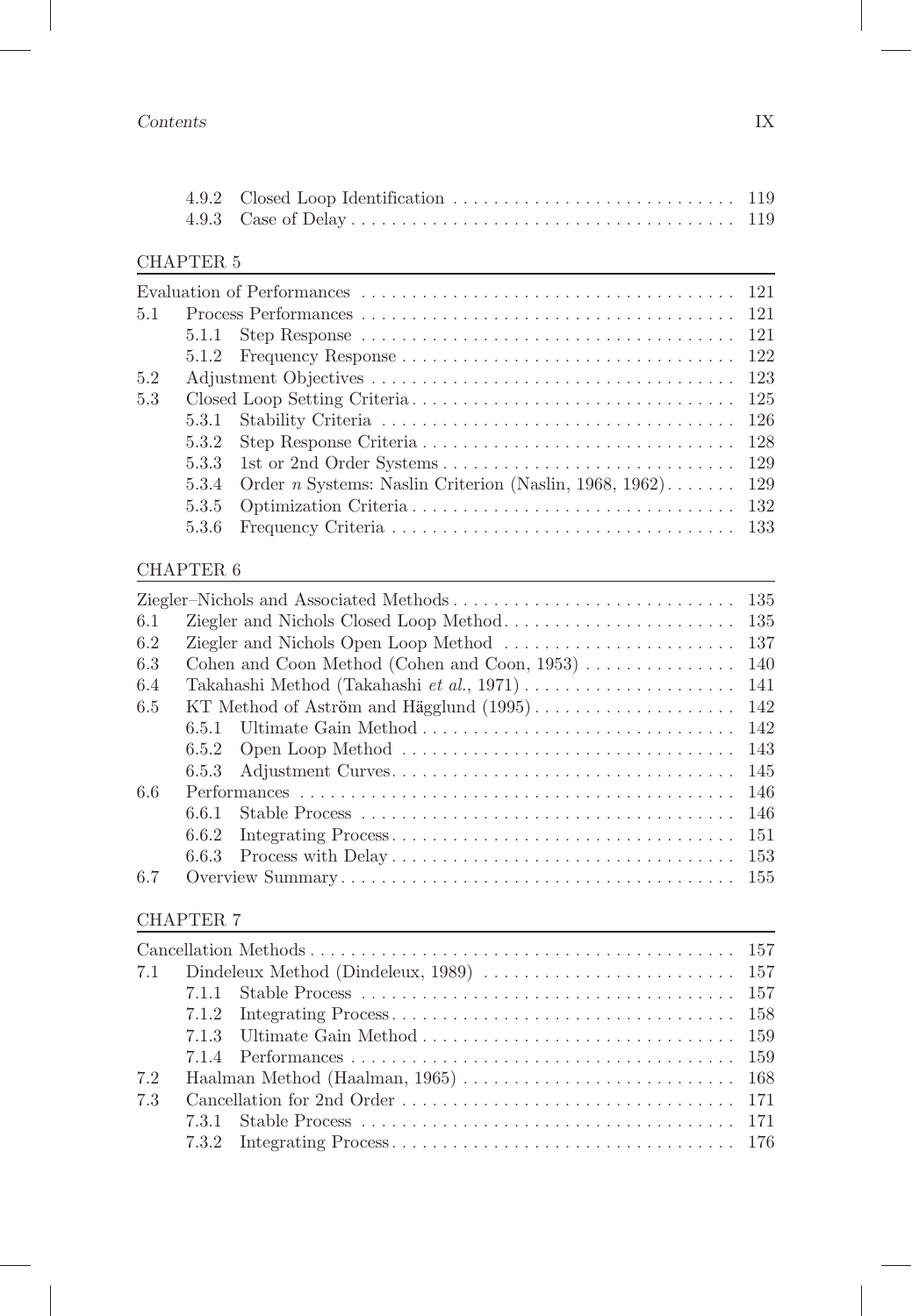#### CHAPTER 8

|     | 8.1.1 Study of Rovira, Murrill and Smith (Rovira <i>et al.</i> , 1967)  195 |  |
|-----|-----------------------------------------------------------------------------|--|
|     | 8.1.2 Study of Miller, Lopez and Smith (Miller <i>et al.</i> , 1967) 195    |  |
|     | 8.1.3 Study of Kaya and Scheib (Kaya and Scheib, 1988)  196                 |  |
|     |                                                                             |  |
| 8.2 |                                                                             |  |
| 8.3 |                                                                             |  |
|     |                                                                             |  |

#### CHAPTER 9

|     |       |                                                                                                  | 215 |
|-----|-------|--------------------------------------------------------------------------------------------------|-----|
| 9.1 |       | Naslin Method (Naslin, 1968, 1962) $\ldots \ldots \ldots \ldots \ldots \ldots \ldots \ldots 215$ |     |
|     | 9.1.1 |                                                                                                  | 215 |
|     | 9.1.2 |                                                                                                  | 218 |
|     | 9.1.3 |                                                                                                  | 235 |
|     | 9.1.4 |                                                                                                  | 239 |
|     | 9.1.5 | Method for Integrating Strejc Model                                                              | 245 |
| 9.2 |       |                                                                                                  | 247 |
|     | 9.2.1 |                                                                                                  | 249 |
|     | 9.2.2 |                                                                                                  | 251 |
|     | 923   | Case of a Derivative on the Measurement $\dots \dots \dots \dots \dots$                          | 254 |
|     | 9.2.4 |                                                                                                  | 256 |
| 9.3 |       |                                                                                                  | 256 |
|     | 9.3.1 | Principle (Aström and Hägglund, 1995) $\ldots \ldots \ldots \ldots \ldots$                       | 256 |
|     | 9.3.2 |                                                                                                  | 257 |
|     | 9.3.3 |                                                                                                  | 258 |
| 9.4 |       |                                                                                                  | 260 |

| 10.3 | Kessler's Method (Kessler, 1958, 1955) $\ldots \ldots \ldots \ldots \ldots \ldots \ldots 274$ |  |
|------|-----------------------------------------------------------------------------------------------|--|
|      |                                                                                               |  |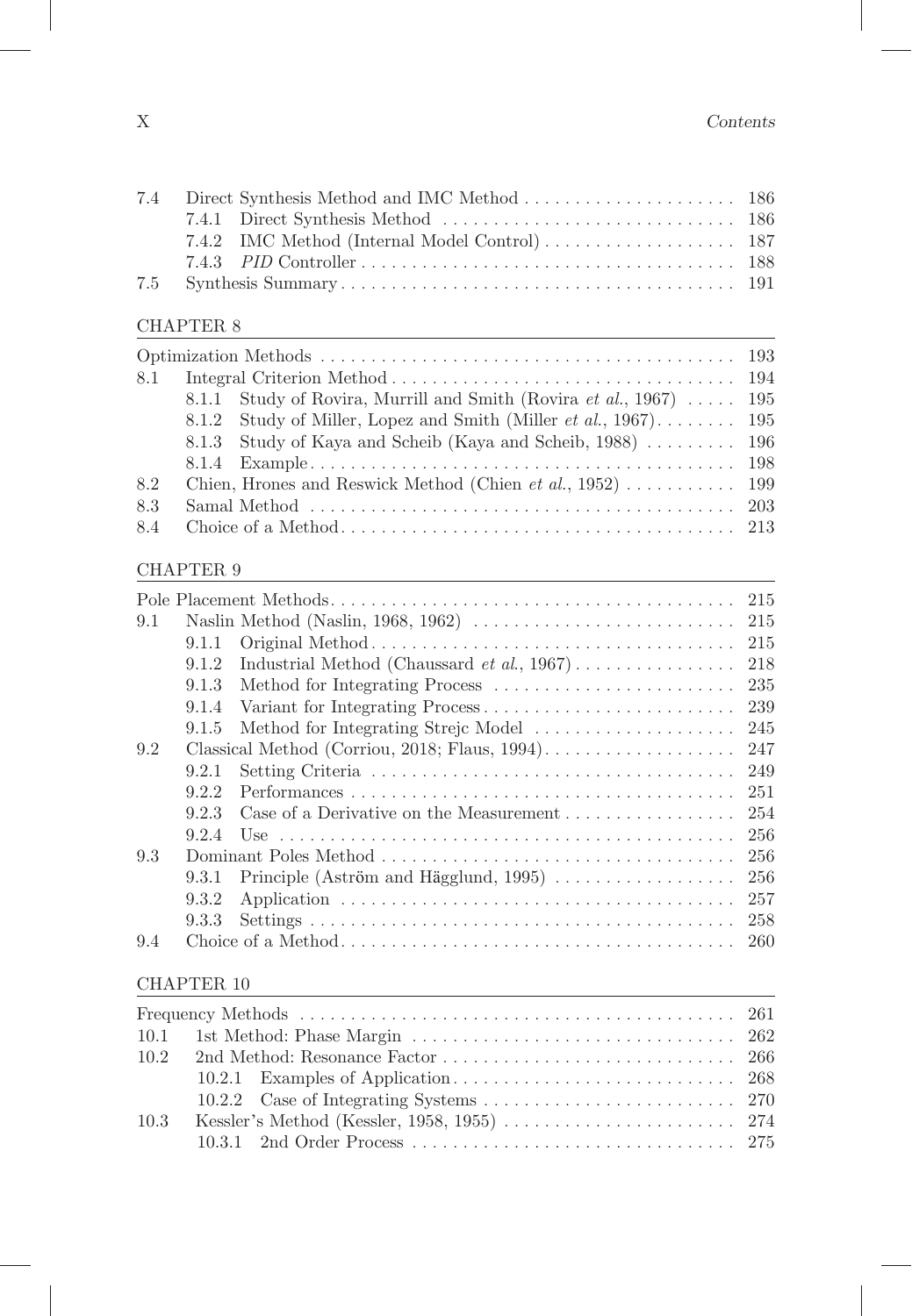| 10.4<br>10.5 | 10.3.2<br>10.3.3<br>10.3.4<br>10.4.1<br>10.4.2<br>10.4.3<br>10.4.4<br>10.4.5 | 3rd Order Process<br>277<br>281<br>281<br>KLV Method (Kessler, Landau and Voda) (Voda and Landau, 1995)<br>286<br>286<br>288<br>KLV 1P Method<br>290<br>KLV 2P Method<br>292<br>294<br>295 |
|--------------|------------------------------------------------------------------------------|--------------------------------------------------------------------------------------------------------------------------------------------------------------------------------------------|
|              |                                                                              |                                                                                                                                                                                            |
|              | <b>CHAPTER 11</b>                                                            |                                                                                                                                                                                            |
|              |                                                                              | 297                                                                                                                                                                                        |
| 11.1         |                                                                              | 297                                                                                                                                                                                        |
| 11.2         |                                                                              | 298                                                                                                                                                                                        |
| 11.3         |                                                                              | Cancellation Method (Buhler, 1986)<br>299                                                                                                                                                  |
|              | 11.3.1                                                                       | 299                                                                                                                                                                                        |
|              | 11.3.2                                                                       | 300                                                                                                                                                                                        |
|              | 11.3.3                                                                       | Case of Uncompensated Zeros<br>300                                                                                                                                                         |
|              | 11.3.4                                                                       | 300                                                                                                                                                                                        |
|              | 11.3.5                                                                       | 301                                                                                                                                                                                        |
|              | 11.3.6                                                                       | 303                                                                                                                                                                                        |
|              | 11.3.7                                                                       | 303                                                                                                                                                                                        |
| 11.4         |                                                                              | Pole Placement Method (Borne et al., 1993; Landau, 1988)<br>307                                                                                                                            |
|              | 11.4.1                                                                       | 307                                                                                                                                                                                        |
|              | 11.4.2                                                                       | 308                                                                                                                                                                                        |
|              | 11.4.3                                                                       | Pole Placement with RST<br>308                                                                                                                                                             |
|              | 11.4.4                                                                       | 309                                                                                                                                                                                        |
|              | 11.4.5                                                                       | 309                                                                                                                                                                                        |
|              | 11.4.6                                                                       | Summary Tables<br>310                                                                                                                                                                      |
|              | 11.4.7                                                                       | 310                                                                                                                                                                                        |
| 11.5         |                                                                              | 317                                                                                                                                                                                        |
|              | 11.5.1                                                                       | 317                                                                                                                                                                                        |
|              | 11.5.2                                                                       | $Process \ldots \ldots \ldots \ldots \ldots \ldots \ldots \ldots \ldots \ldots \ldots \ldots \ldots$<br>320                                                                                |
|              | 11.5.3                                                                       | 320                                                                                                                                                                                        |
|              | 11 5 $\Lambda$                                                               | $Fv$ amples $\blacksquare$                                                                                                                                                                 |

|  | 11.6 Choice of a Dynamic $d_1, d_2, \ldots, \ldots, \ldots, \ldots, \ldots, \ldots, \ldots, 325$ |  |
|--|--------------------------------------------------------------------------------------------------|--|
|  |                                                                                                  |  |
|  |                                                                                                  |  |